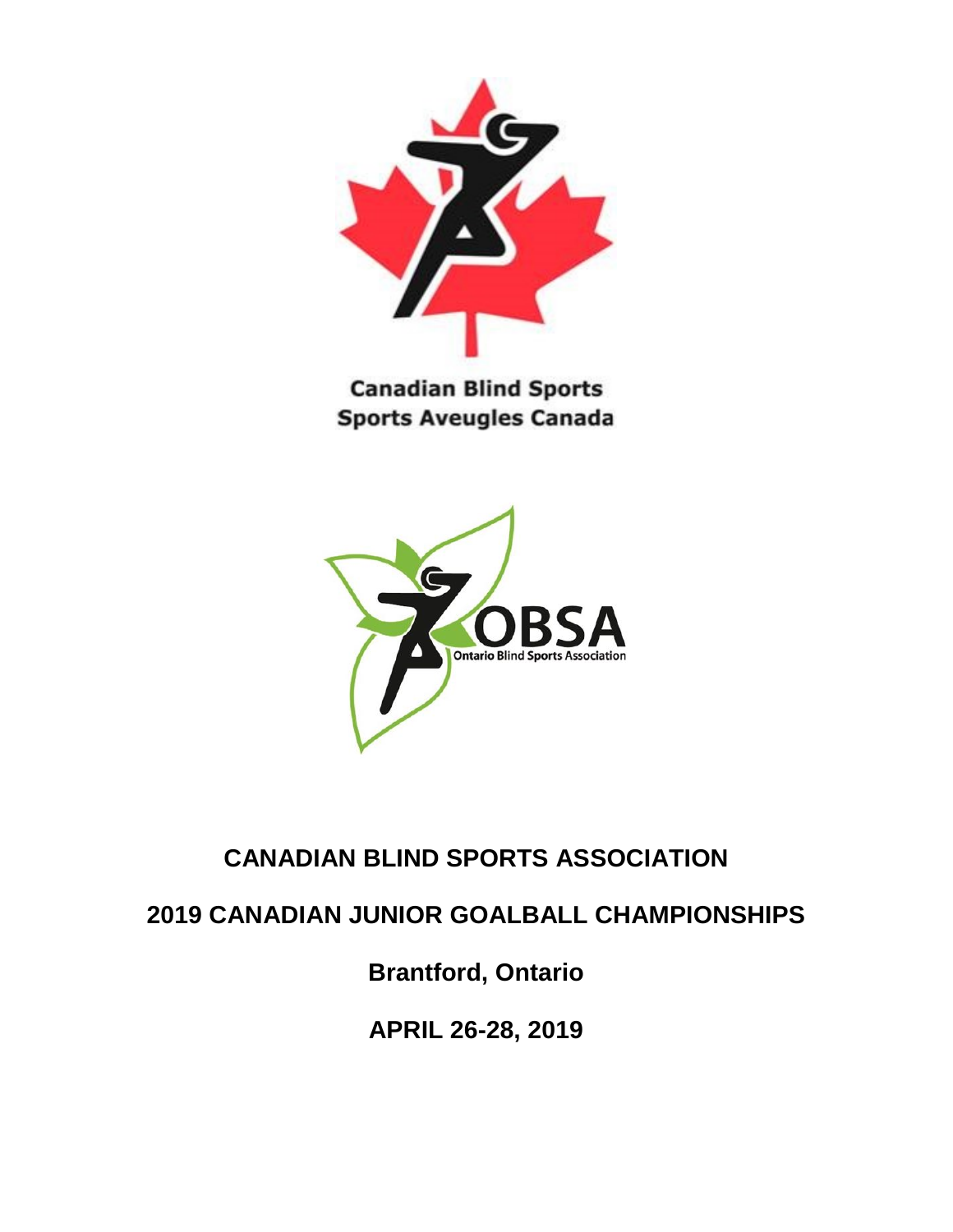### **TOURNAMENT PACKAGE**

#### **HOSTED BY OBSA**

Ontario Blind Sports Assoc. [www.blindsports.on.ca](http://www.blindsports.on.ca/)  Phone: 416-426-7244 E-mail: richard@blindsports.on.ca Tournament Contact: Richard Amelard

#### **COMPETITION DATES**

Coaches will be provided with a Coach Package at the venue with confirmed schedule times. All times presented below are tentative and subject to change.

Competition is scheduled for:

- Saturday April  $27<sup>th</sup>$  8:30 am 7:30 pm
- Sunday April  $28<sup>th</sup>$  8:30 am 2:00 pm
- 

• Sunday April  $28<sup>th</sup>$  Medal Ceremonies follow the final game

#### **CLASSIFICATION**

Medical Documentation Forms (MDF) must be provided to Canadian Blind Sports for all new athletes. A classification schedule will be provided by Canadian Blind Sports closer to the competition, if in person classification is required. Classification will take place Friday evening or Saturday morning. Classifier attendance will be dependent on the number of athletes to be classified. Please contact Canadian Blind Sports if you have any questions.

#### **INFORMATION FOR TEAMS**

**1. Arrival and Departure**

Toronto Pearson International Airport: [https://www.torontopearson.com/#](https://www.torontopearson.com/)

Teams are asked to plan to arrive in Brantford on April 26<sup>th</sup>.

Teams are responsible for transportation to and from the airport.

For teams interested in arranging personal transportation, there are rental options available at the airport: [https://www.torontopearson.com/en/toandfrom/carrentals/#](https://www.torontopearson.com/en/toandfrom/carrentals/)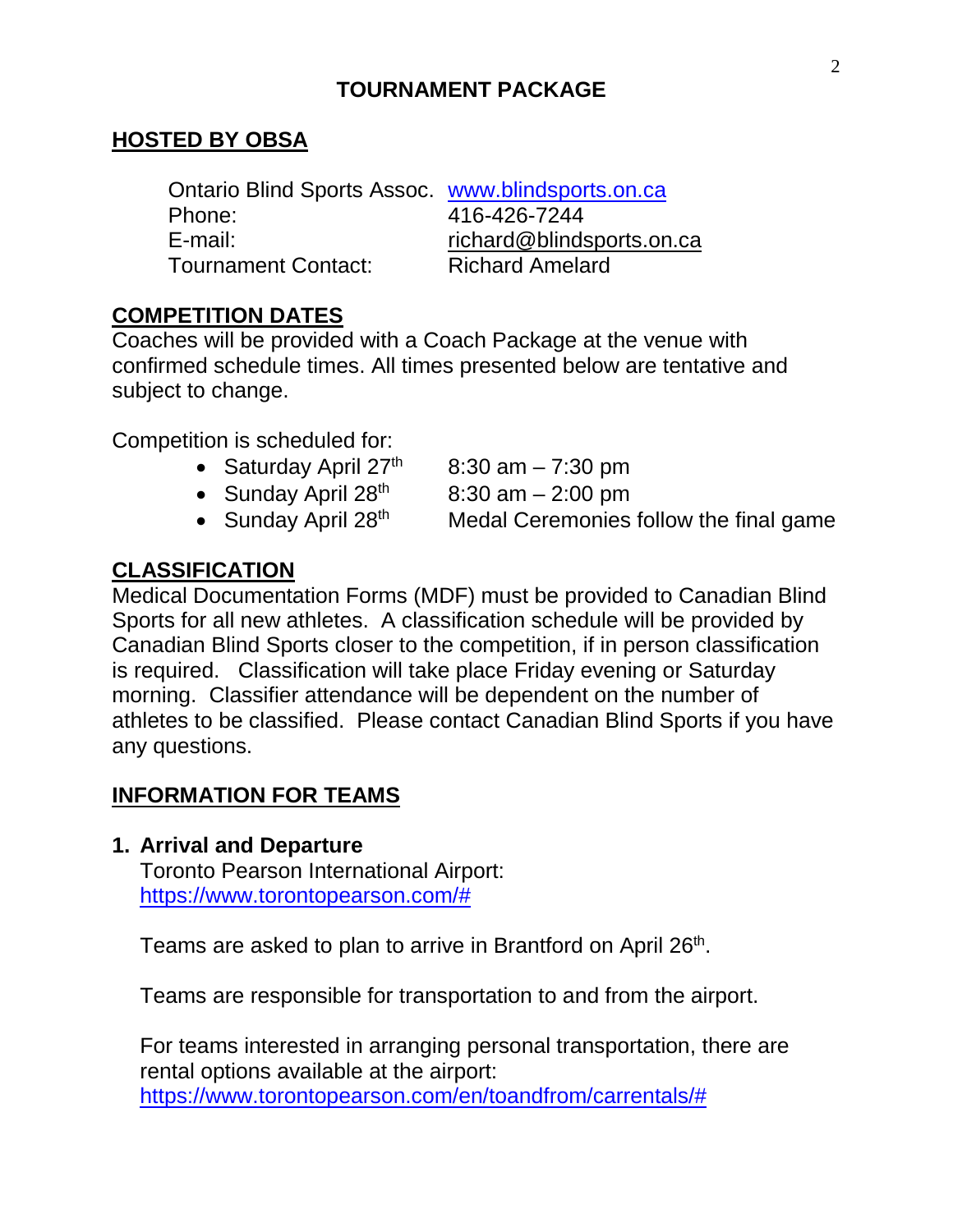Teams can also plan to take a train directly from the Airport to Brantford:

<https://reservia.viarail.ca/search/tripresult.aspx?t=D&from=bc>

### **2. Ground Transportation**

The hotel is approximately 10 minutes to the gym.

# **Saturday, April 27**

Ground transportation will be provided from the hotel to the gym departing the hotel at 7:30 am. Transportation will be provided from the gym to the hotel at the conclusion of the last game.

### **Sunday, April 28**

Ground transportation will be provided from the hotel to the gym departing the hotel  $\sim$  40 minutes prior to the start of the first game.

Transportation schedule to be confirmed.

### **3. Accommodation**

A block of rooms under '*Canadian Junior Goalball Championships'* has been created for the nights of Friday, April 26 to Saturday, April 27. Teams are responsible to book and pay for their own accommodation. A credit card is required to confirm reservations. It is the responsibility of each team to book and pay for the rooms. The block will be held until **MARCH 21st, 2019.** Please note that names must be provided to book rooms.

Best Western Hotel and Conference Centre 19 Holiday Drive, N3R 7J4 Brantford, Ontario

Web: [https://www.bestwestern.com](https://www.bestwestern.com/)

Call: (toll free) [1-800-780-7234](tel:%5C(888)%20810-7288) or 1-519-753-8651

Room Rate (\$139 or \$159 Plus Tax) includes the following:

- Free Breakfast
- Free High Speed Internet
- Access to Indoor Pool, Hot Tub and Steam Room
- Access to Fitness Facility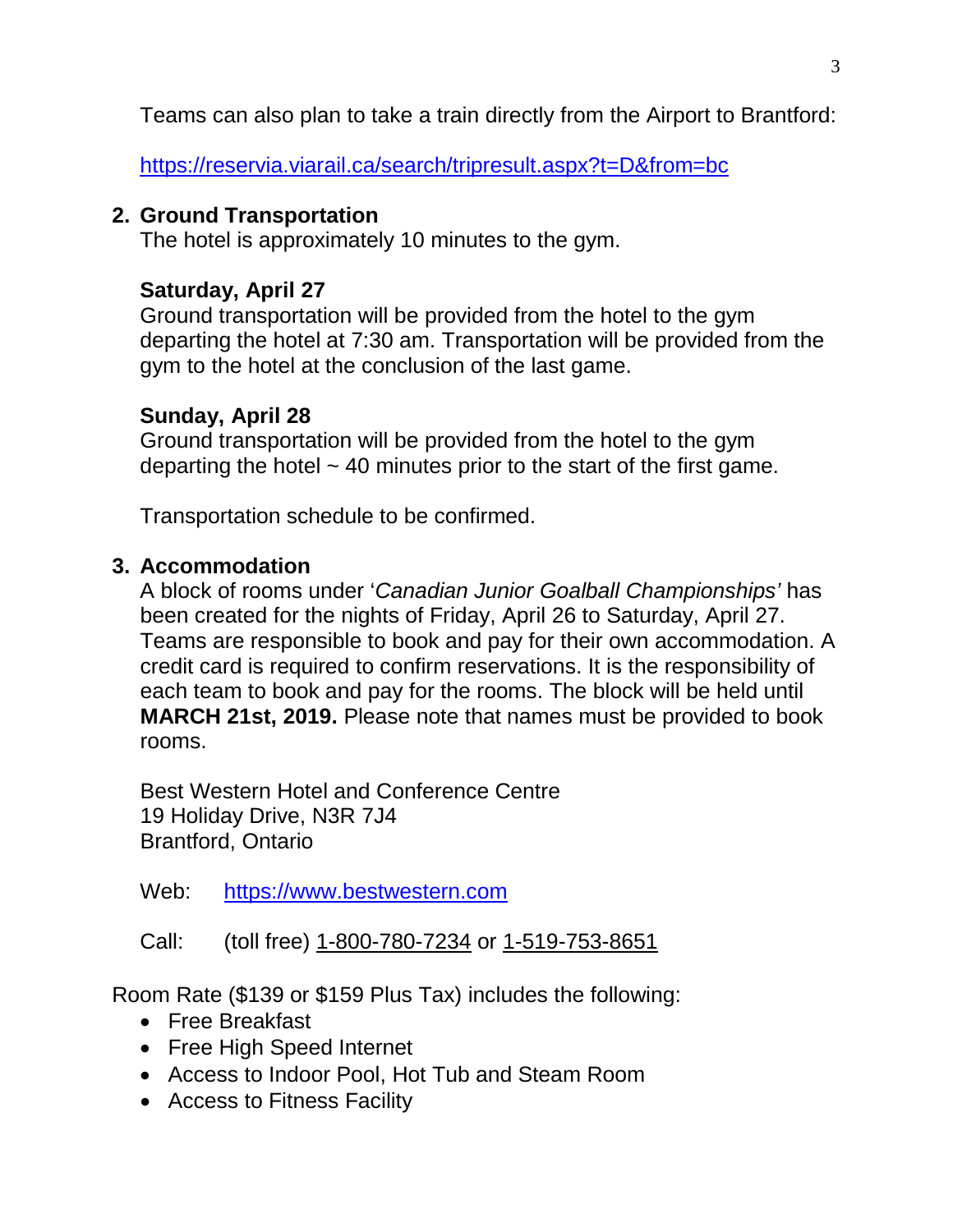- In Room Complimentary Coffee
- Business Centre
- Restaurant

#### **4. Meals**

Breakfast is included in the room rate at the hotel. Lunch will be provided for teams and volunteers at the gym on both Saturday and Sunday.

Dinner will be the teams responsibility on Saturday Evening.

#### **5. Drinks and Snacks**

Teams are responsible for their own drinks and snacks.

#### **6. Dog Guides**

There is green space for guide dogs both at the hotel and at the competition venue.

#### **7. Smoking**

Smoking is not permitted on school property. Smokers are expected to pick up their cigarette butts and not litter the sidewalks.

#### **8. Medical and Liability Insurance**

All team members are responsible to ensure that they have liability insurance through their provincial sport organization. They are also responsible to carry provincial medical insurance.

#### **9. Membership**

All team members; referees and officials must be members in good standing of their provincial sport organization. All provincial sport organizations with teams entered in these National Championships must be in members in good standing of the Canadian Blind Sports Association.

### **TECHNICAL INFORMATION**

- **1. Venue** W Ross MacDonald School 350 Brant Ave Brantford, Ontario
- **2. Coaches Meeting**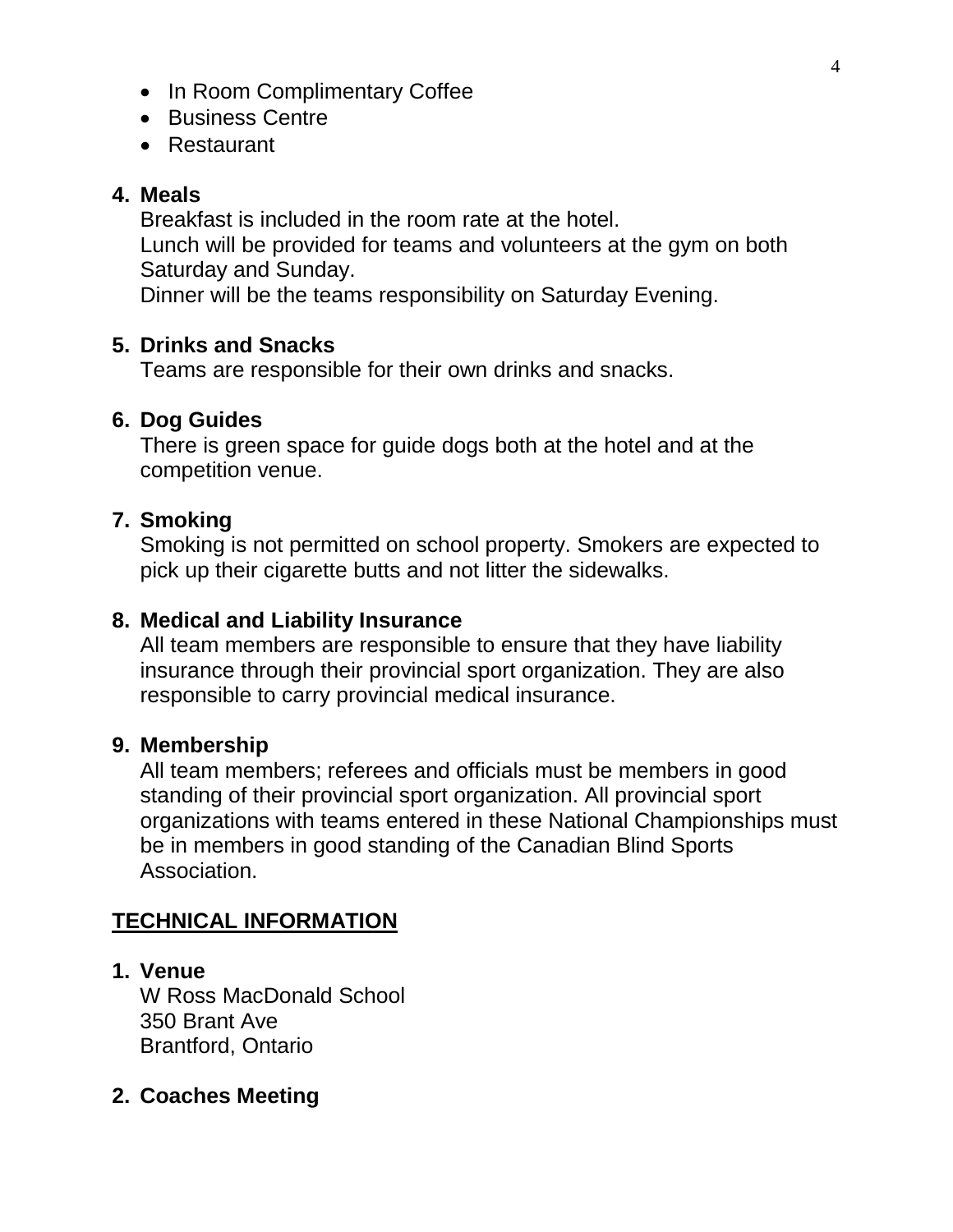With the recent concussion issues in sport we need to discuss the rules regarding a suspected concussion. The CBSA would like to have a meeting on the Saturday Morning.

Coaches will be provided with a Coaches Package upon arrival.

#### **3. Tournament Contact**

Ontario Blind Sport contact is Richard Amelard.

- [richard@blindsports.on.ca](mailto:stephen@canadianblindsports.ca)
- (416) 426-7244

Canadian Blind Sport contact is Stephen Burke.

- [stephen@canadianblindsports.ca](mailto:stephen@canadianblindsports.ca)
- 1-403-803-6244

### **4. Referees**

Canadian Blind Sport will appoint the Head Referee and name the referees. The Head Referee will be responsible for referee assignments during the tournament.

Referees are expected to be at the gym on the Friday night to set up the courts prior to the following morning's Opening Ceremonies.

CBSA will book flights and accommodation for referees.

Referees will be given a New CBSA Referee Polo at the tournament

Referees must provide their own whistles.

### **5. Rules of Play**

Games will be played under the IBSA Goalball Rules 2018-2021 found on the website of the International Blind Sports Association.

### **6. Goalball**

The goalball used for this competition will be of the Targe brand. The flooring at the competition venue is Wood

# **7. Eye Patches**

Eye Patches will be provided by CBSA. The Head Referee will determine which games (or all games) where eye patches must be worn. Provincial members of CBSA having athletes who have allergy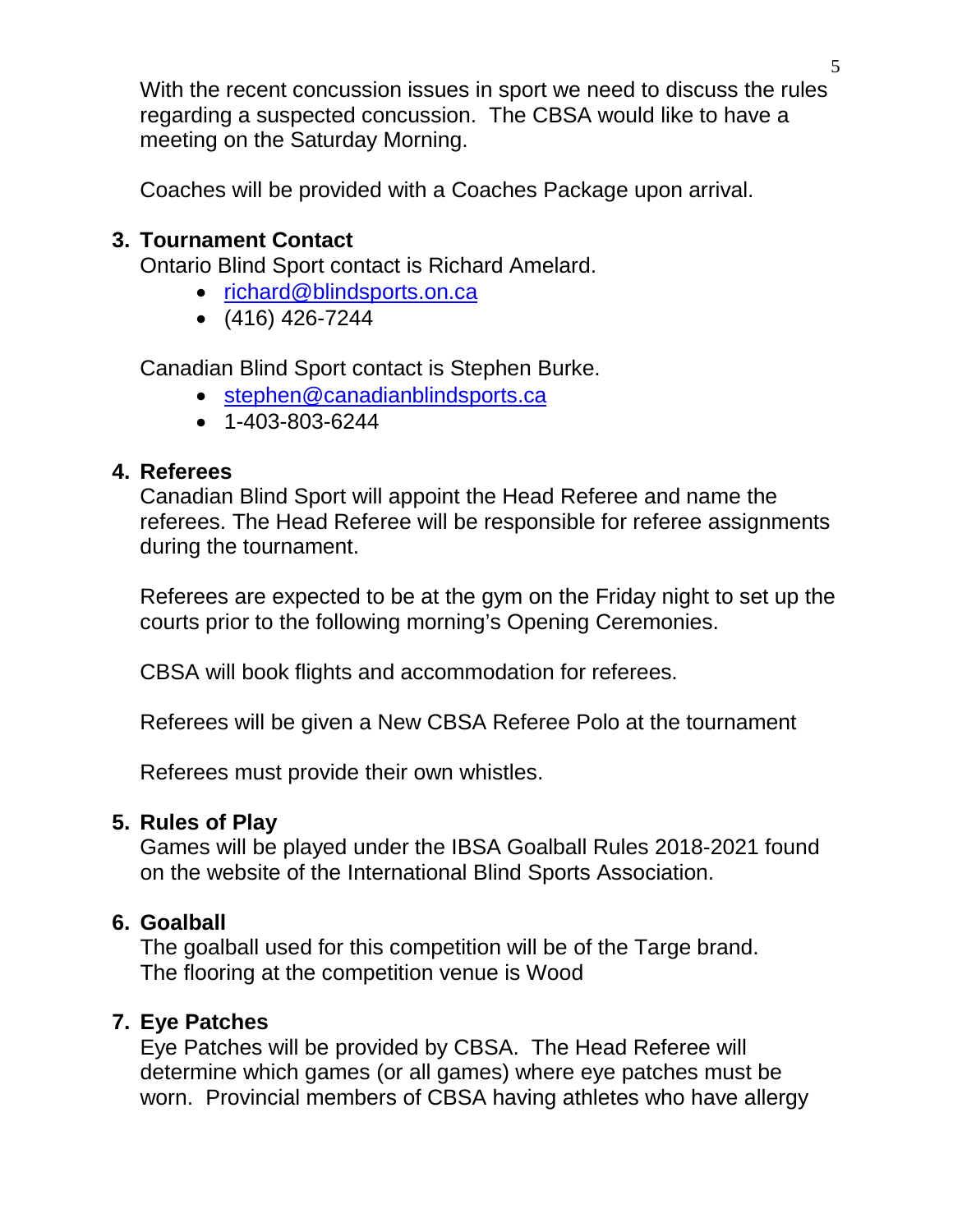concerns related to patching should contact the CBSA office with medical documentation of this prior to the tournament. This information will be passed to the Head Referee who will work to ensure an appropriate solution is in place.

### **8. Eye Shades**

Eye shades must be approved by the Referees prior to the games.

### **9. Age**

All participating players must be 20 years of age or younger as of **April 26, 2019.** To increase participation at the National Championships in 2019, the Goalball Commission is willing to permit players who are slightly over the age limit. Please contact the CBSA to discuss on a case-by-case basis.

### **10. Sight Classification**

Canadian Blind Sports will publish a classification schedule closer to the tournament if formal in person classification is required. If Classification is scheduled it will take place Friday evening or Saturday morning prior to the Tournament. Classifier attendance will be dependent on the number of athletes to be classified. Please contact Canadian Blind Sports if you have any questions.

### **11. Doping Control**

Athlete testing may be conducted during the competition. For information on banned substances and doping protocol, please see the website of the Canadian Centre for Ethics in Sport – [www.cces.ca.](http://www.cces.ca/) Please ensure that athletes & coaches are aware of athlete's rights and responsibilities and CCES testing protocol's.

### **12. First Aid**

Basic first aid will be available at the venue.

# **REGISTRATION INFORMATION**

### **1. Entry Fees**

Entry fees are \$90 per Team Member (Athletes and Staff), payable to the Ontario Blind Sports Association. Forms should be submitted to both OBSA as well as CBSA.